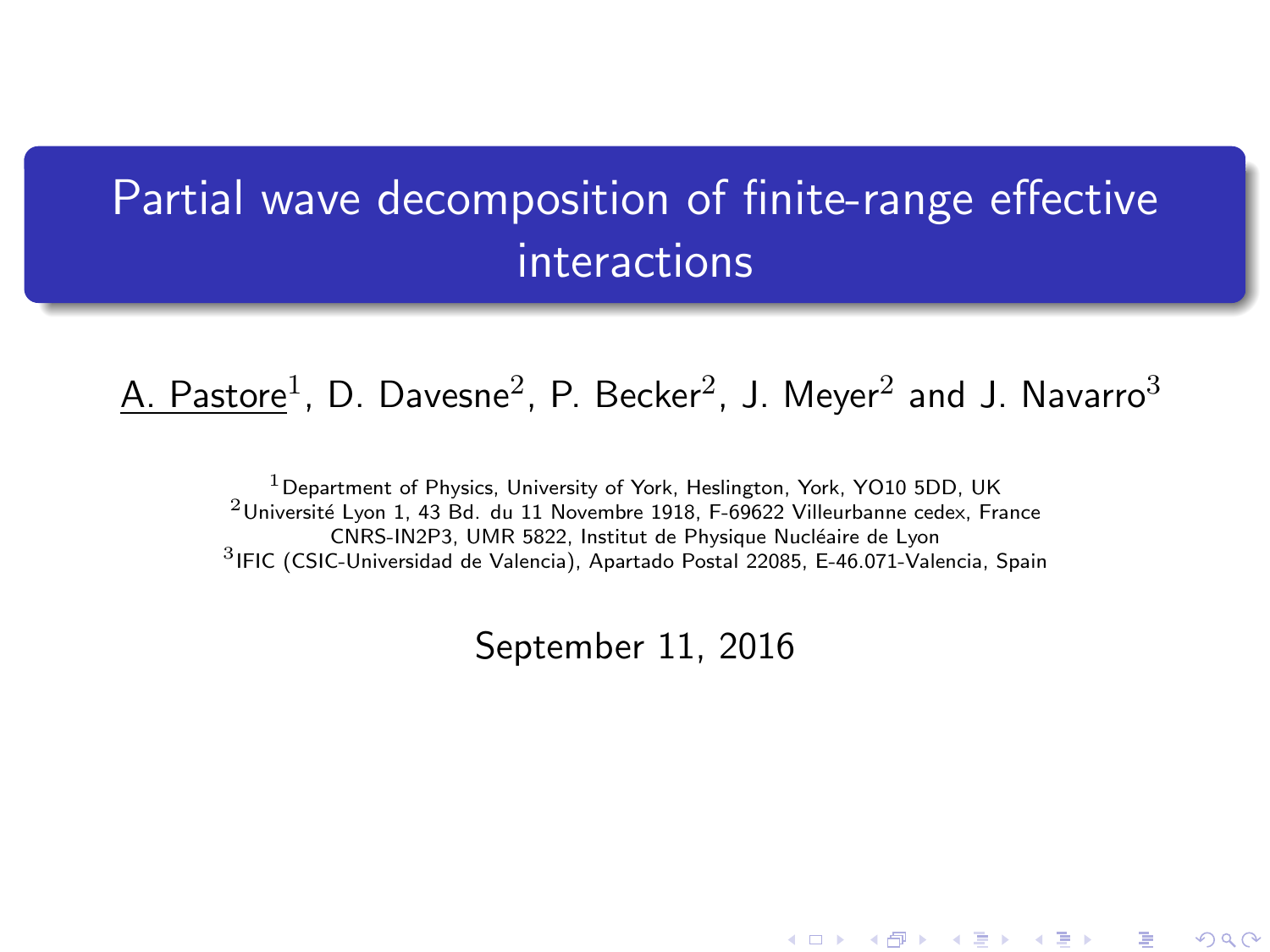# Introduction



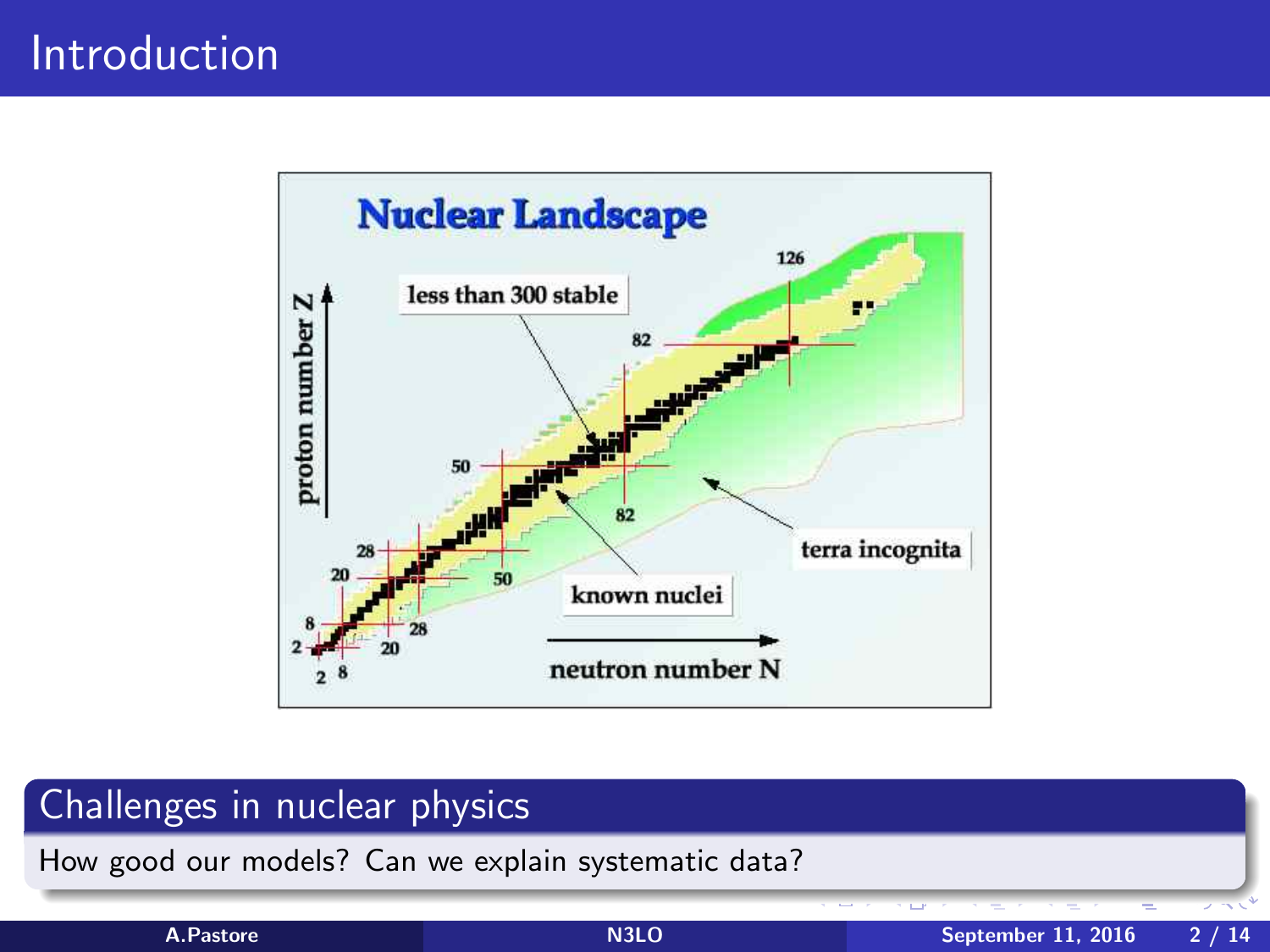### M3Y: finite range  $\rightarrow$  Yukawa form factor

$$
v_N^C(\mathbf{r}_1,\mathbf{r}_2) = \sum_{i=1}^3 \left[ t_i^{(SE)} P_{SE} + t_i^{(TE)} P_{TE} + t_i^{(SO)} P_{SO} + t_i^{(TO)} P_{TO} \right] \frac{e^{-r \ \mu_i^C}}{r \ \mu_i^C},
$$

Gogny  $D1x$ : finite range  $\rightarrow$  Gaussian form factor

$$
v_G(\mathbf{r}_1, \mathbf{r}_2) = \sum_{i=1}^{2} \left[ W_i + B_i P_{\sigma} - H_i P_{\tau} - M_i P_{\sigma} P_{\tau} \right] e^{-(r/\mu_i^C)^2}
$$

#### Skyrme: zero range  $\rightarrow$  Dirac delta

$$
V_{\text{N3LO}}^{C} = t_{0}(1+x_{0}P_{\sigma}) + \frac{1}{2}t_{1}(1+x_{1}P_{\sigma})(\mathbf{k}^{2} + \mathbf{k}'^{2}) + t_{2}(1+x_{2}P_{\sigma})(\mathbf{k} \cdot \mathbf{k}') + \frac{1}{4}t_{1}^{(4)}(1+x_{1}^{(4)}P_{\sigma})\left[(\mathbf{k}^{2} + \mathbf{k}'^{2})^{2} + 4(\mathbf{k}' \cdot \mathbf{k})^{2}\right] + t_{2}^{(4)}(1+x_{2}^{(4)}P_{\sigma})(\mathbf{k}' \cdot \mathbf{k})(\mathbf{k}^{2} + \mathbf{k}'^{2}) + \dots
$$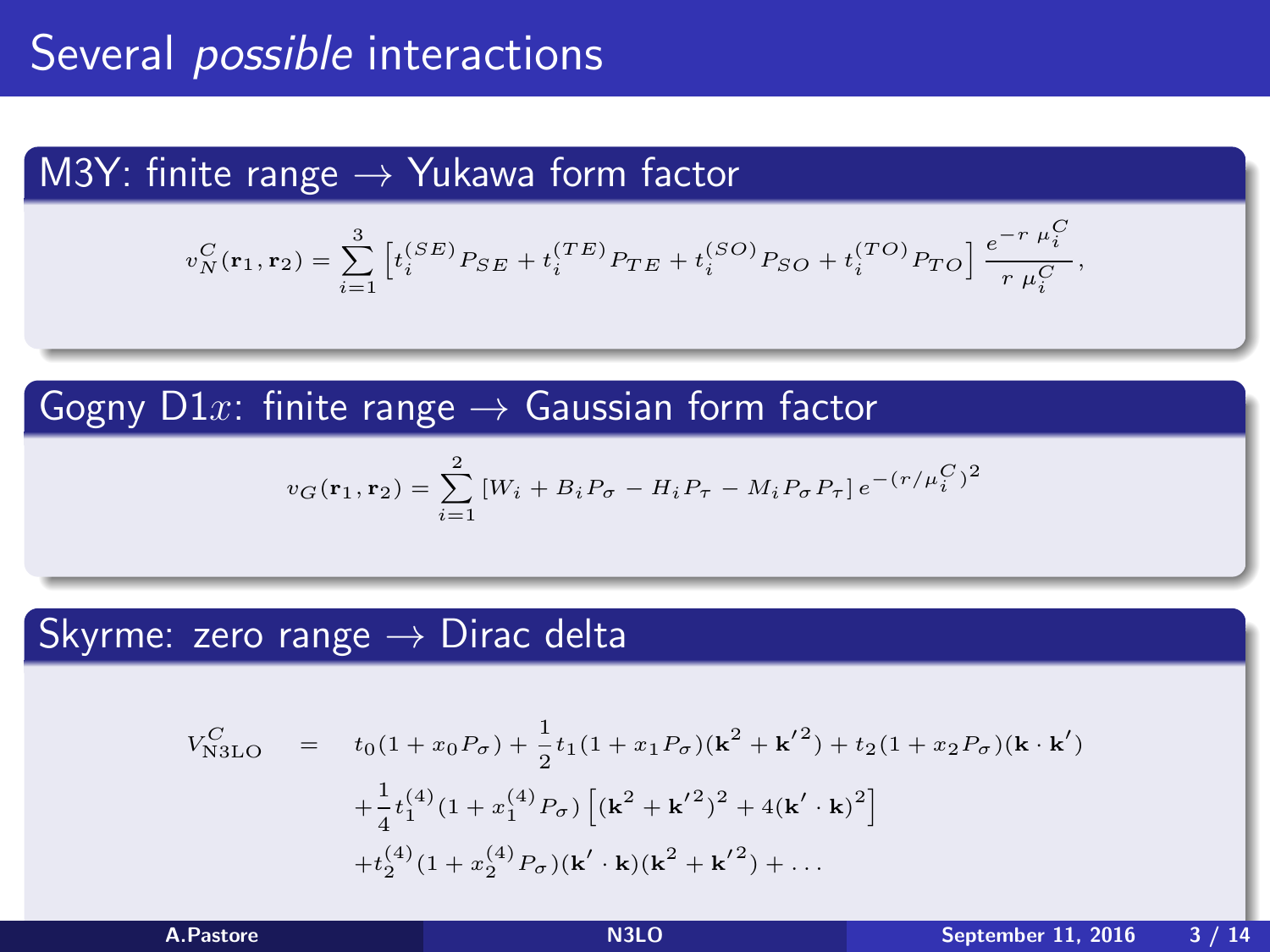# Is it possible to assess the role of the range?

# Systematic performances in finite nuclei



Similar average performances  $\Rightarrow$  Difficult to determine the role of the range

#### Infinite Nuclear Matter

- **Homogeneous system (no finite-size** effects)
- **•** Analytical calculations

Comparison with other models  $\bullet$  $(ab - initio)$ 

(□ ) (f)

**•** Applications to neutron-star core

| A.Pastore |  |  |
|-----------|--|--|
|           |  |  |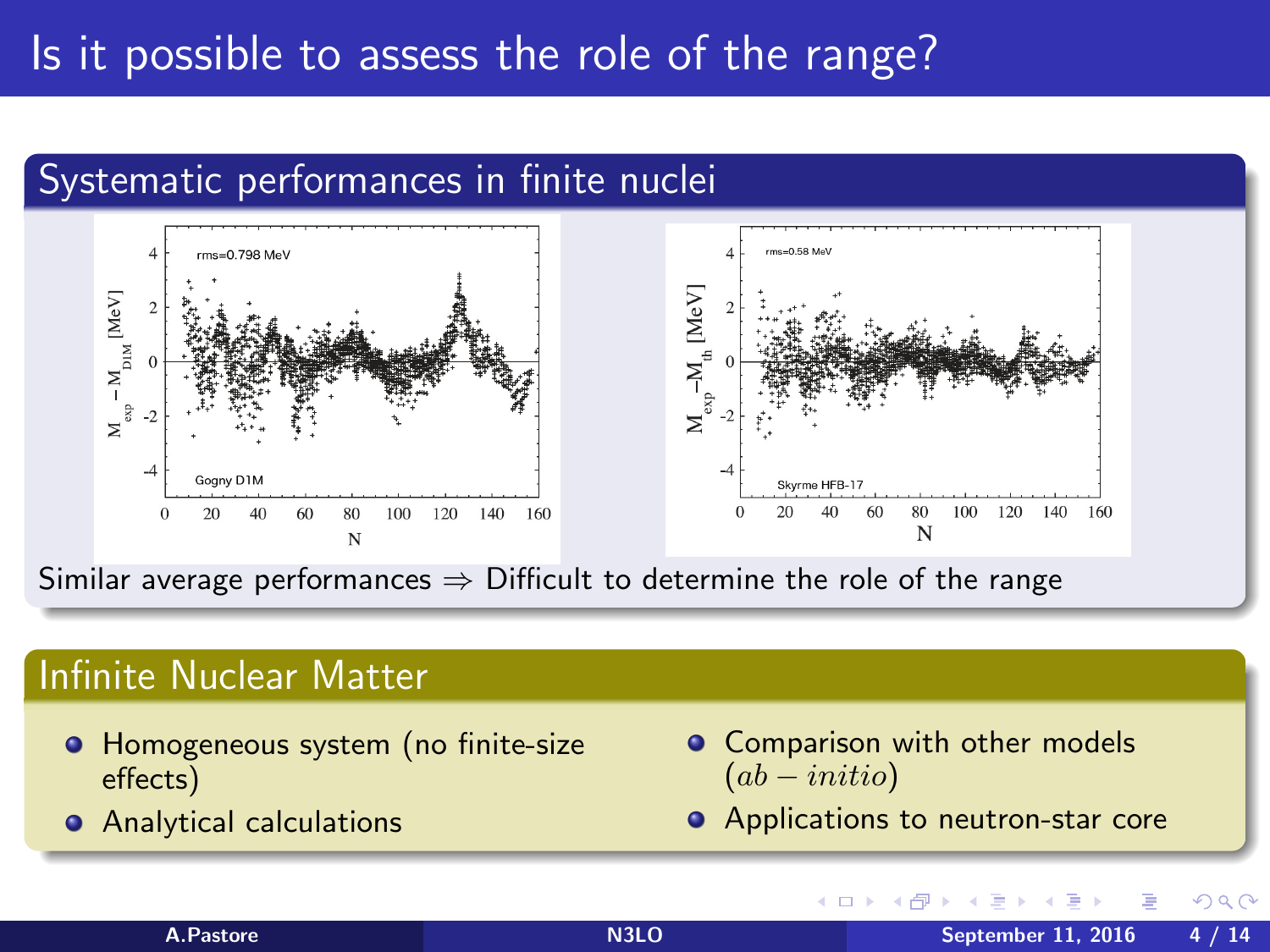# Equation of State (EoS)



Binding energy per particle (E/A) in symmetric matter (SNM)

 $Ab - initio$  results as Brueckner-Hartree-Fock (BHF) are use to fix bulk properties

$$
\frac{E}{A} = \frac{3}{5} \frac{\hbar^2 k_F^2}{2m} + \mathcal{V}
$$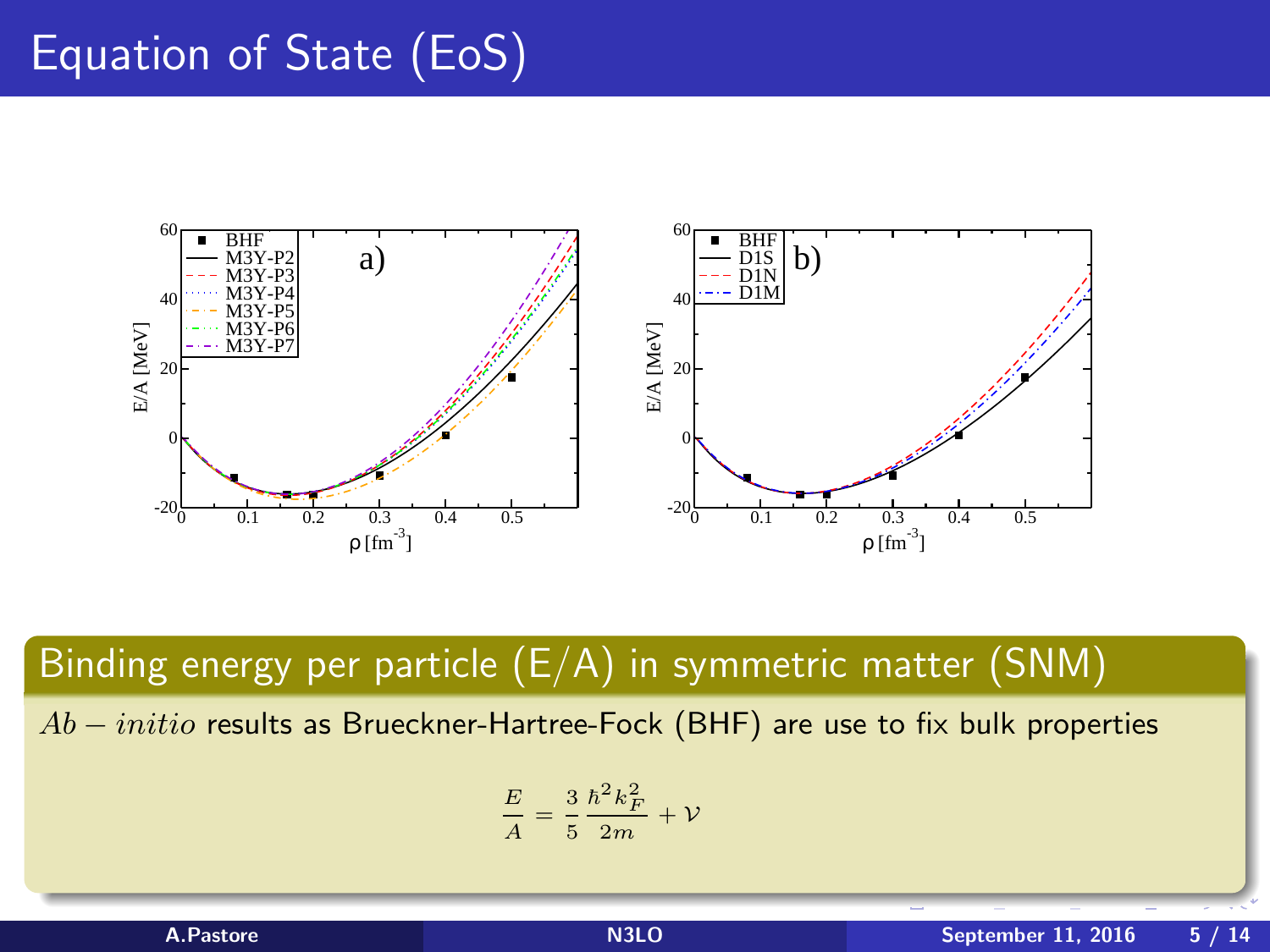# How flexible are finite-range interactions?

We investigare spin (S) isospin (T) decomposition of EoS in SNM



### Not real observables...

... included in the fit of both effective interactions!

 $\leftarrow$ 

 $\Omega$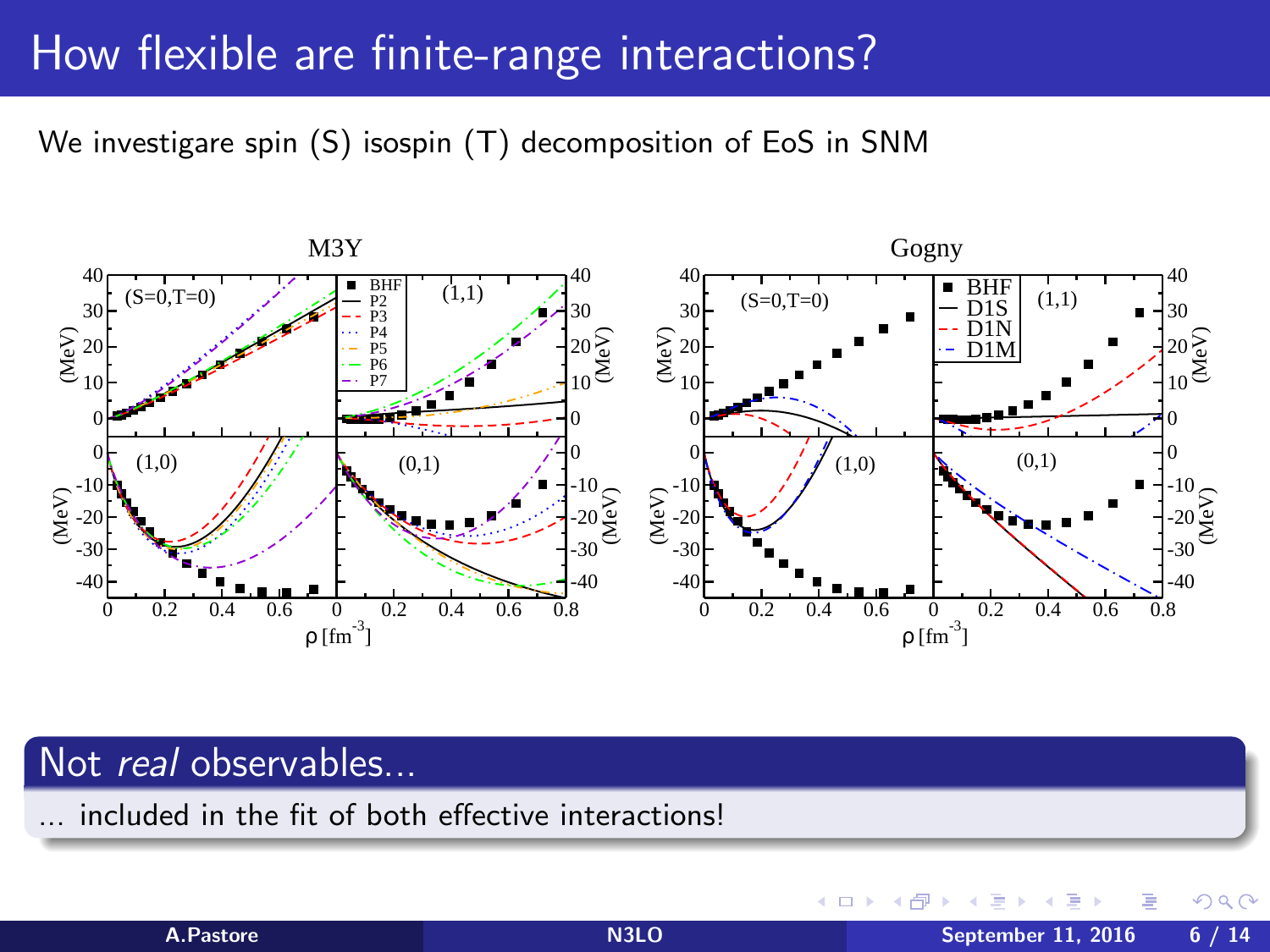# Shall we change the form of Gogny?

### 11 Gogny interaction

There are few Gogny interactions available on the market. Most of them have the same 2-Gaussian structure. D2 add a Gaussian on the  $t_3$  term

Why not adding a third Gaussian?



Possible only using 3 Gaussians  $\mu_1 = 0.25$   $fm$ ,  $\mu_2 = 0.8$   $fm$ ,  $\mu_3 = 1.2$   $fm$ 

 $-1 - 1$ 

 $200$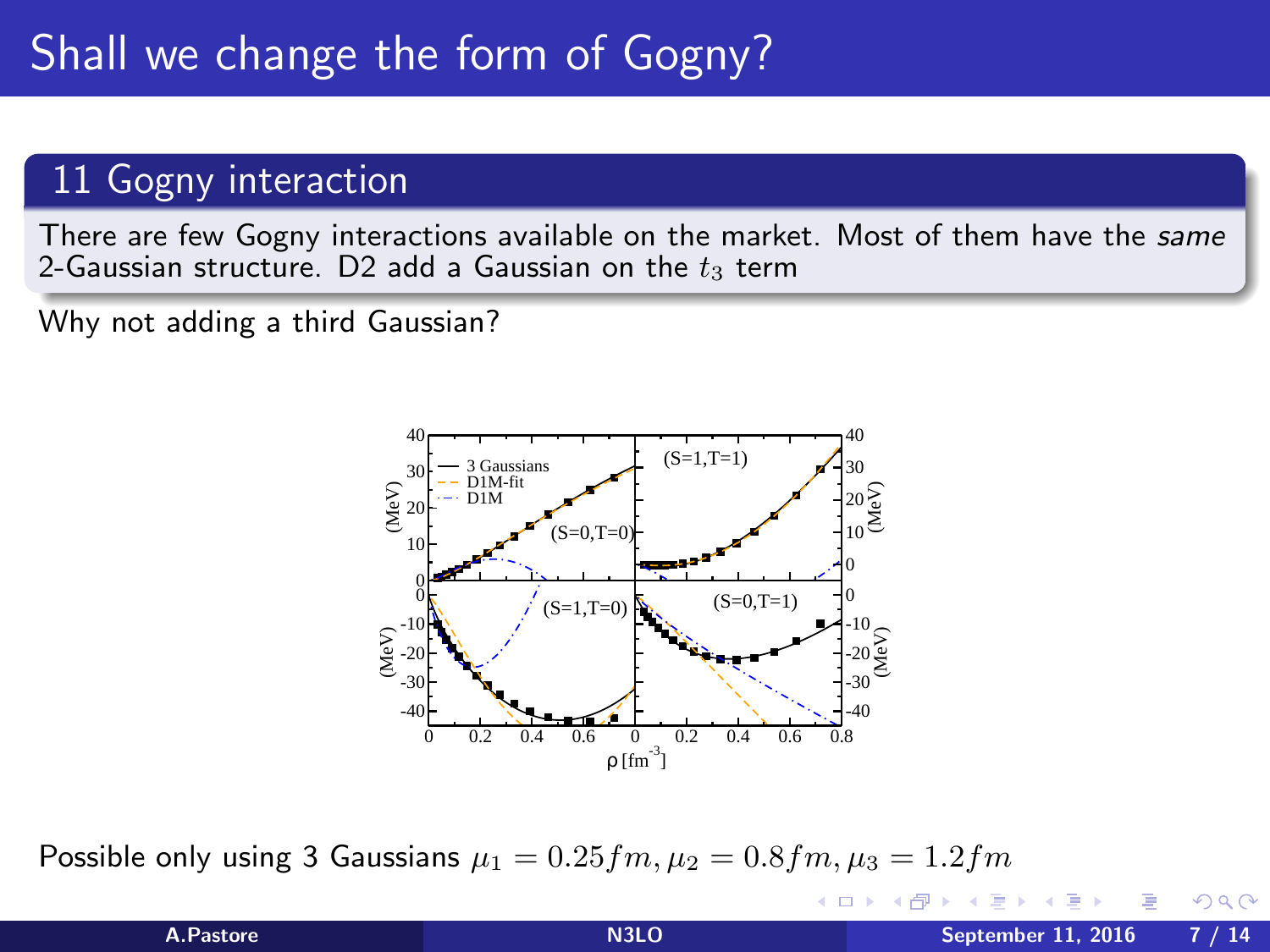## JLS-decomposition of EoS

We can decompose the potential energy in  $JLS$  channels  $\mathcal{V} = \sum_{JLS} \mathcal{V}^{(2S+1)}_{} L_J)$ 



- $\bullet$  L degeneracy removed by spin-orbit and tensor
- $\mathcal{V}(^{2S+1}L_J)$  are calculate via  $ab = initio$  methods
- Not observables, but in agreement (sign/magnitude) between different  $ab = initio$  methods
- Gogny does not reproduce these quantities (no tensor)
- M3Y gives a fair description of the  $JLS$  channels (not high order waves)

 $\Omega$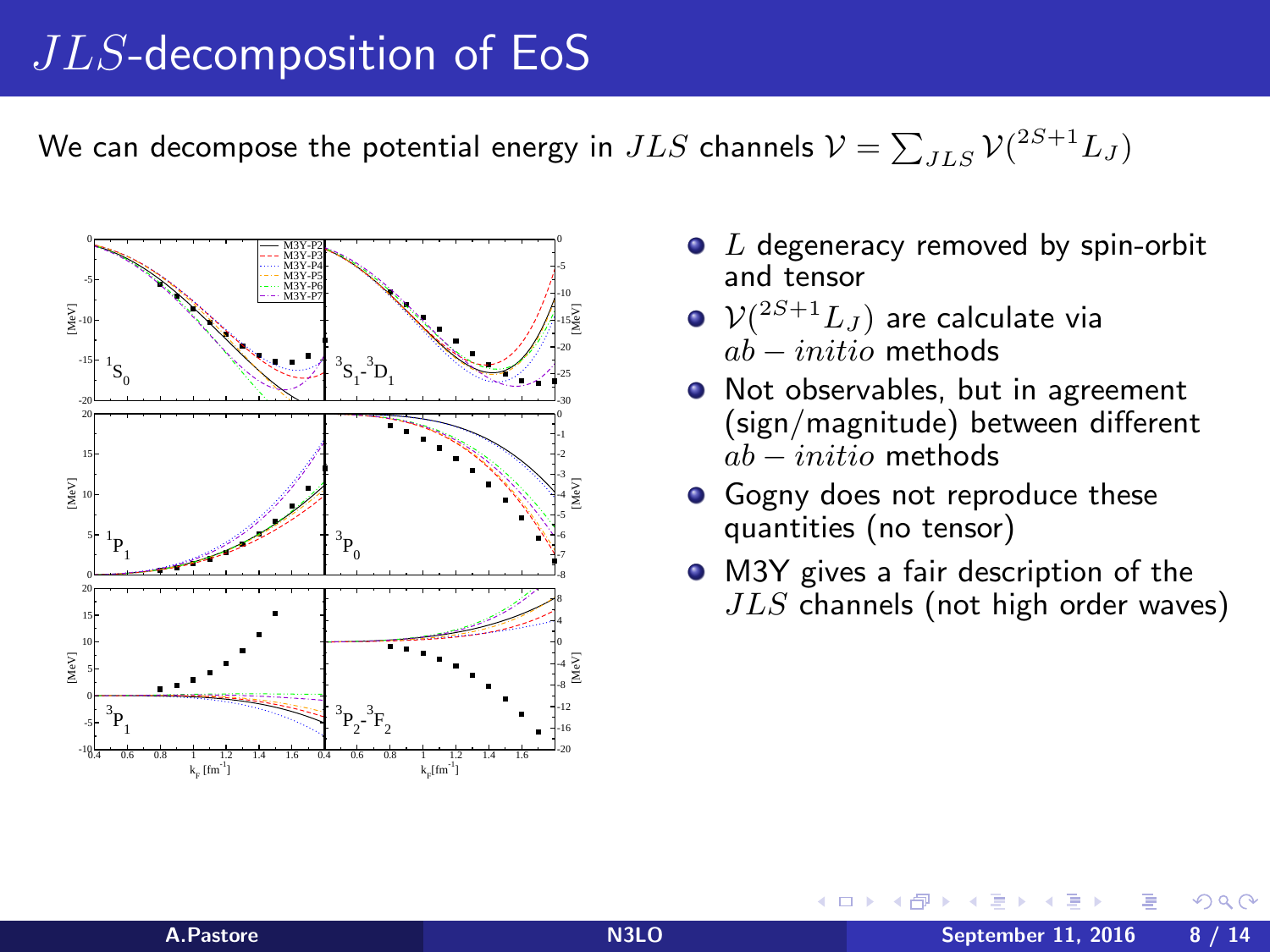# JLS-decomposition to determine tensor terms

We *eliminate* the central contribution by considering

$$
\delta_P = \mathcal{V}({}^3P_1)/3 - \mathcal{V}({}^3P_0)
$$
  
\n
$$
\delta_D = \mathcal{V}({}^3D_2)/5 - \mathcal{V}({}^3D_3)/7
$$
  
\n
$$
\delta_F = \mathcal{V}({}^3F_3)/7 - \mathcal{V}({}^3F_4)/9
$$



### Warning

This is exact only within the context of effective interactions (Gogny/M3Y).  $Ab - initio$  calculations are more complicated.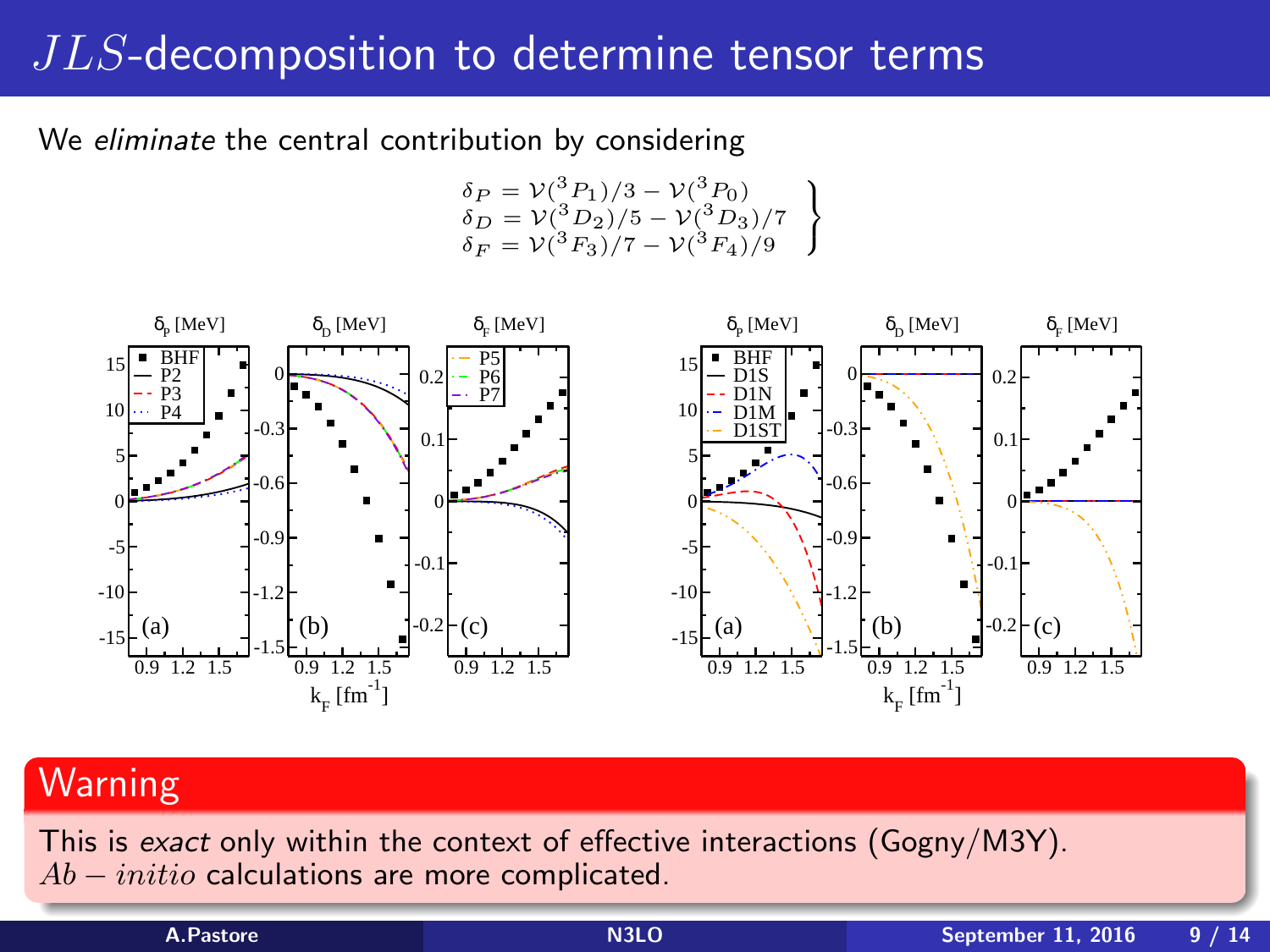# Role of the range

The range includes contributions from  $all$  partial waves... are they important?



#### No free parameter!

By including D-wave term (4th order) we have almost the complete physics at  $\rho_0$ 

4日 8  $\leftarrow$ 

A.Pastore [N3LO](#page-0-0) September 11, 2016 10 / 14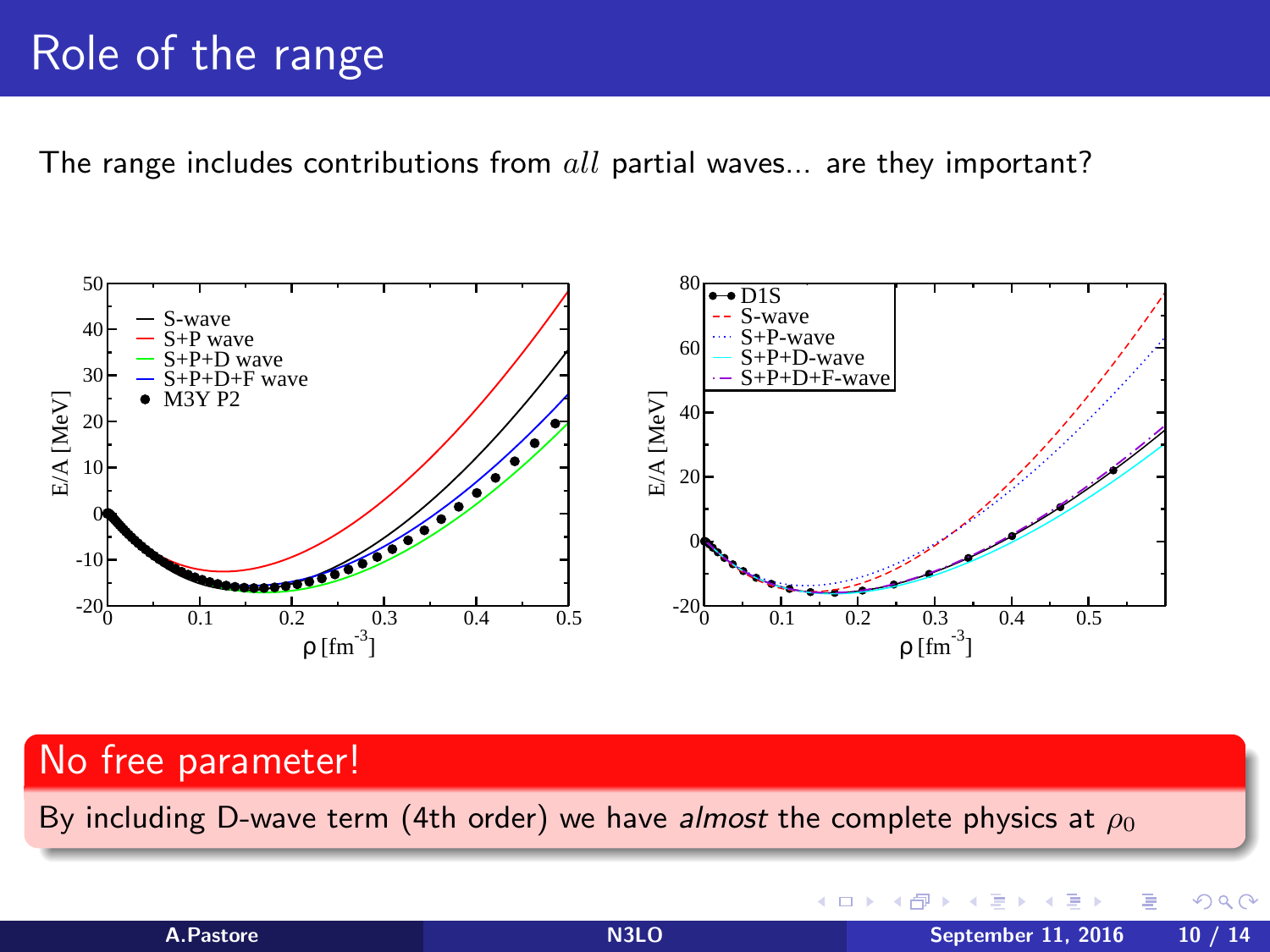# Is there a relation between Skyrme and Gogny?

Fourier transform of the interaction

$$
v_G^c(\mathbf{k}, \mathbf{k}') = \sum_{n=1}^2 \left[ W^n + B^{(n)} P_\sigma - H^{(n)} P_\tau - M^{(n)} P_\sigma P_\tau \right] \pi^{3/2} (\mu_n^{c, G})^3 e^{-(\mathbf{k} - \mathbf{k}')^2 / 4(\mu_n^{c, G})^2},
$$

Taylor expansion of a scalar function  $F({\bf k}-{\bf k}^\prime)$  in  ${\bf k}$ -space

$$
F(\mathbf{k} - \mathbf{k}') = C_0 + C_2(\mathbf{k} - \mathbf{k}')^2 + C_4(\mathbf{k} - \mathbf{k}')^4 + \cdots
$$
  
= C\_0 + C\_2 [ $\mathbf{k}^2 + \mathbf{k}'^2 - 2\mathbf{k}' \cdot \mathbf{k}$ ]  
+ C\_4 [( $\mathbf{k}^2 + \mathbf{k}'^2$ )<sup>2</sup> + 4( $\mathbf{k}' \cdot \mathbf{k}$ )<sup>2</sup> – 4( $\mathbf{k}' \cdot \mathbf{k}$ )( $\mathbf{k}^2 + \mathbf{k}'^2$ )] + ...

#### Skyrme N2LO has exactly the same structure!

$$
V_{\text{NSLO}}^{c} = t_{0}(1+x_{0}P_{\sigma}) + \frac{1}{2}t_{1}(1+x_{1}P_{\sigma})(\mathbf{k}^{2} + \mathbf{k}'^{2}) + t_{2}(1+x_{2}P_{\sigma})(\mathbf{k} \cdot \mathbf{k}') + \frac{1}{4}t_{1}^{(4)}(1+x_{1}^{(4)}P_{\sigma})\left[ (\mathbf{k}^{2} + \mathbf{k}'^{2})^{2} + 4(\mathbf{k}' \cdot \mathbf{k})^{2} \right] + t_{2}^{(4)}(1+x_{2}^{(4)}P_{\sigma})(\mathbf{k}' \cdot \mathbf{k})(\mathbf{k}^{2} + \mathbf{k}'^{2}) + \dots
$$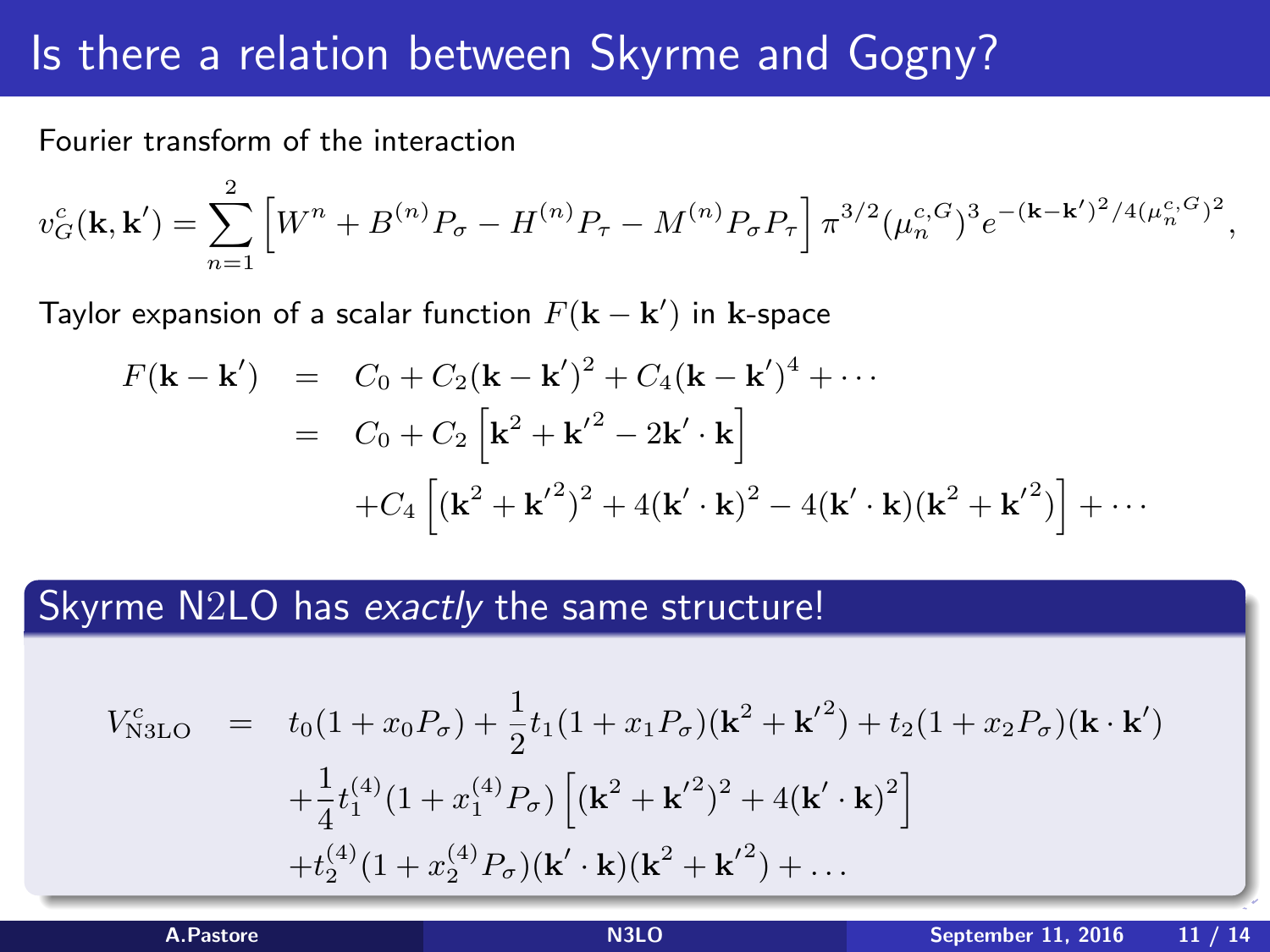# <span id="page-11-0"></span>Density Matrix Expansion (DME)

[G. Carlsson and J. Dobaczewski; Phys. Rev. Lett. (2013) ]



### **Results**

DME converges quite well at 4th order!!

 $\leftarrow$ 

A.Pastore [N3LO](#page-0-0) September 11, 2016 12 / 14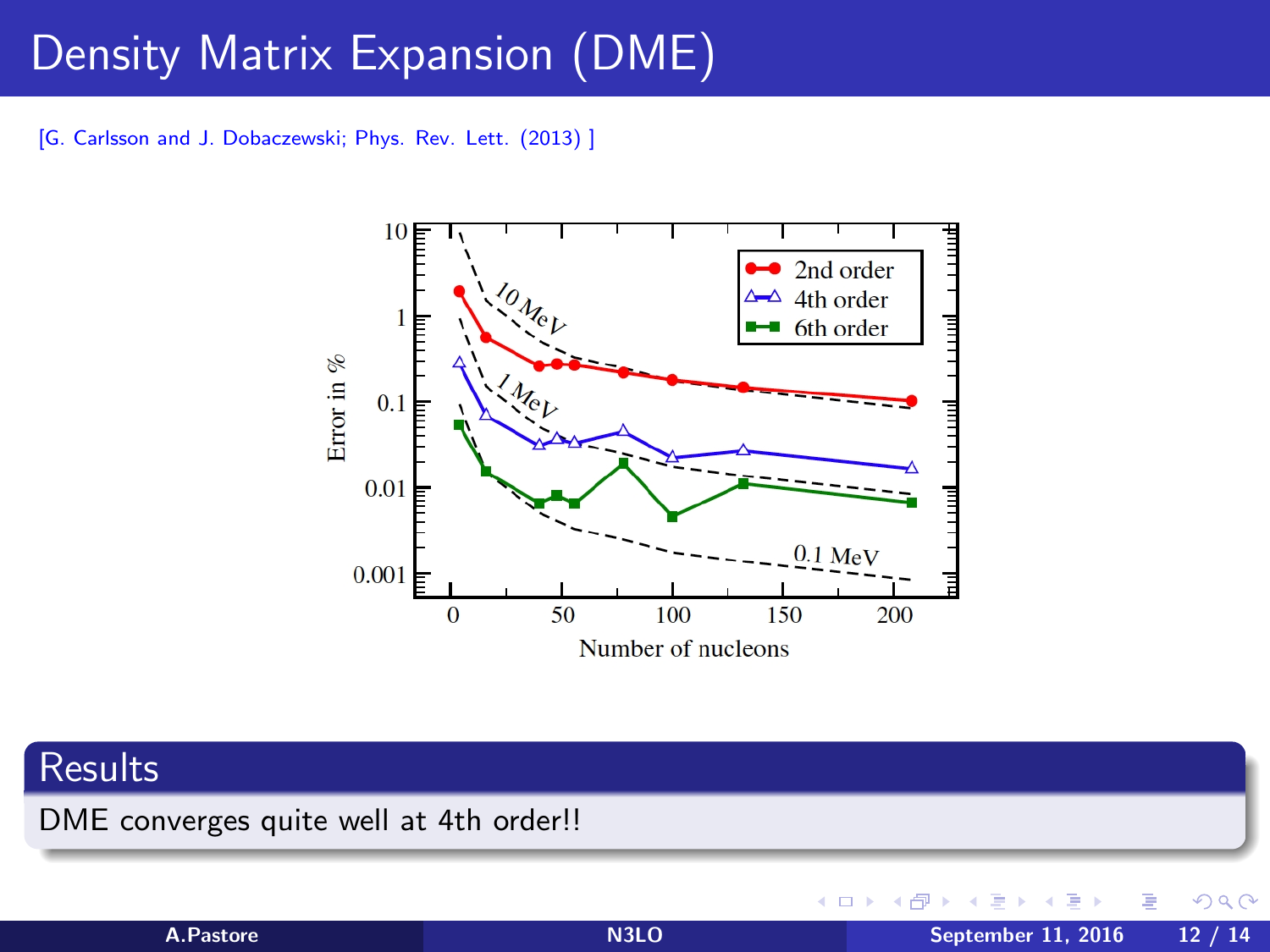# N2LO in finite nuclei

### A 4th order equation in spherical symmetry

$$
A_4 R_{n\ell j}^{(4)}+A_3 R_{n\ell j}^{(3)}+A_{2R} R_{n\ell j}^{(2)}+A_{1R} R_{n\ell j}^{(1)}+A_{0R} R_{n\ell j}+\frac{\ell(\ell+1)}{r^2}\left[A_{2C} R_{n\ell j}^{(2)}+A_{1C} R_{n\ell j}^{(1)}+A_{0C} R_{n\ell j}+\frac{\ell(\ell+1)}{r^2}A_{0CC} R_{n\ell j}\right]=\epsilon_{n\ell j}R_{n\ell j}.
$$



- We have derived an HFB code to solve N2LO equations (no tensor) Bessel basis and r-space
- **•** Cross check with RPA code to avoid instab[ilit](#page-11-0)i[es](#page-13-0)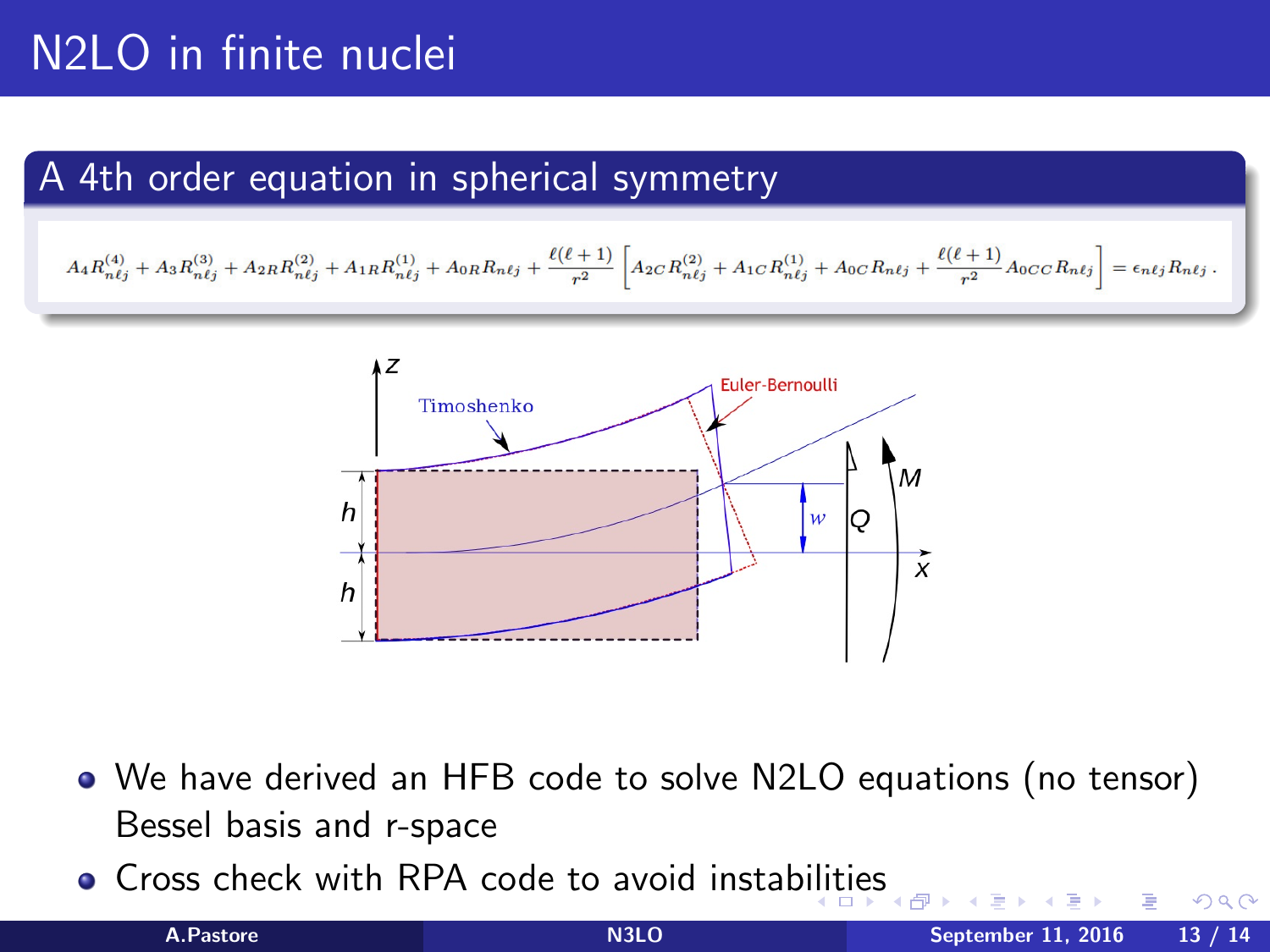- <span id="page-13-0"></span>We derive a new fitting protocol to determine N3LO Skyrme functional
	- Use of *meta-data* from ab-initio calculations
	- **a** Use of RPA in IM to avoid instabilities
- N3LO and finite range interactions
- **•** Interesting aspects on tensor properties

The next step...

- **•** First applications to finite nuclei
- **•** Generalisation of the fitting procedure to other functional forms

### THANK YOU

 $200$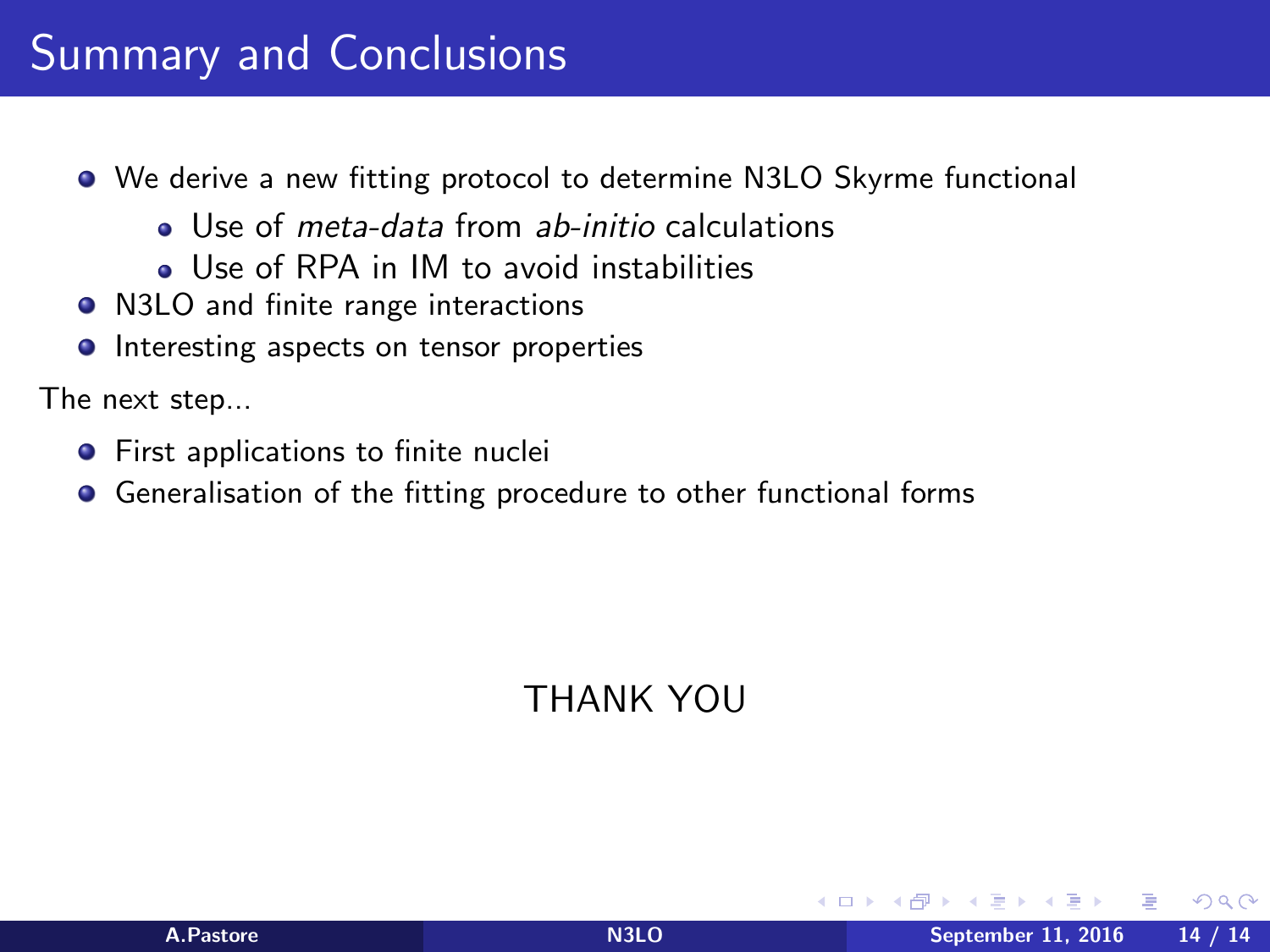## Example of Taylor expansion: M3Y-Pn

Same story with a tensor

$$
v_{M3Y}^t(\mathbf{k},\mathbf{k'}) \quad = \quad -\sum_n \left[ t_n^{TNE} P_{TE} + t_n^{TNO} P_{TO} \right] \frac{32\pi}{\mu_n} \frac{1}{\left[ \mu_n^2 + (\mathbf{k} - \mathbf{k'})^2 \right]^3} \left[ T_e(\mathbf{k},\mathbf{k'}) - T_o(\mathbf{k},\mathbf{k'}) \right]
$$

where the tensor operators are defined as

$$
T_e(\mathbf{k}',\mathbf{k}) = 3(\sigma_1 \cdot \mathbf{k}')(\sigma_2 \cdot \mathbf{k}') + 3(\sigma_1 \cdot \mathbf{k})(\sigma_2 \cdot \mathbf{k}) - (\mathbf{k}'^2 + \mathbf{k}^2)(\sigma_1 \sigma_2),
$$
  
\n
$$
T_o(\mathbf{k}',\mathbf{k}) = 3(\sigma_1 \cdot \mathbf{k}')(\sigma_2 \cdot \mathbf{k}) + 3(\sigma_1 \cdot \mathbf{k})(\sigma_2 \cdot \mathbf{k}') - 2(\mathbf{k}'\mathbf{k})(\sigma_1 \sigma_2).
$$

now expanding in momentum space we obtain

$$
v_{M3Y}^{t}(\mathbf{k}, \mathbf{k'}) \approx -\sum_{n} \left[ (t_{n}^{TNE} + t_{n}^{TNO}) - (t_{n}^{TNE} - t_{n}^{TNO})P_{\tau} + (t_{n}^{TNE} + t_{n}^{TNO})P_{\sigma} - (t_{n}^{TNE} - t_{n}^{TNO})P_{\sigma}P_{\tau} \right] \times \frac{8\pi}{\mu_{n}^{7}} \left\{ \left( T_{e}(\mathbf{k}, \mathbf{k'}) - T_{o}(\mathbf{k}, \mathbf{k'}) \right) - \frac{3}{\mu_{n}^{2}} \left[ (\mathbf{k^{2} + \mathbf{k^{'2}}})T_{e}(\mathbf{k}, \mathbf{k'}) + 2\mathbf{k} \cdot \mathbf{k'}T_{o}(\mathbf{k}, \mathbf{k'}) \right] + \frac{3}{\mu_{n}^{2}} \left[ (\mathbf{k^{2} + \mathbf{k^{'2}}})T_{o}(\mathbf{k}, \mathbf{k'}) + 2\mathbf{k} \cdot \mathbf{k'}T_{e}(\mathbf{k}, \mathbf{k'}) + \frac{6}{\mu_{n}^{4}} \left[ \left( \frac{1}{4} (\mathbf{k^{2} + \mathbf{k^{'2}}})^{2} + \frac{1}{8} (\mathbf{k} \cdot \mathbf{k'})^{2} \right) T_{e}(\mathbf{k}, \mathbf{k'}) + 2(\mathbf{k} \cdot \mathbf{k'}) (\mathbf{k^{2} + \mathbf{k^{'2}}})T_{o}(\mathbf{k}, \mathbf{k'}) \right] - \frac{6}{\mu_{n}^{4}} \left[ \left( \frac{1}{4} (\mathbf{k^{2} + \mathbf{k^{'2}}})^{2} + \frac{1}{8} (\mathbf{k} \cdot \mathbf{k'})^{2} \right) T_{o}(\mathbf{k}, \mathbf{k'}) + 2(\mathbf{k} \cdot \mathbf{k'}) (\mathbf{k^{2} + \mathbf{k^{'2}}})T_{e}(\mathbf{k}, \mathbf{k'}) \right] + \dots \right\}
$$

4 0 8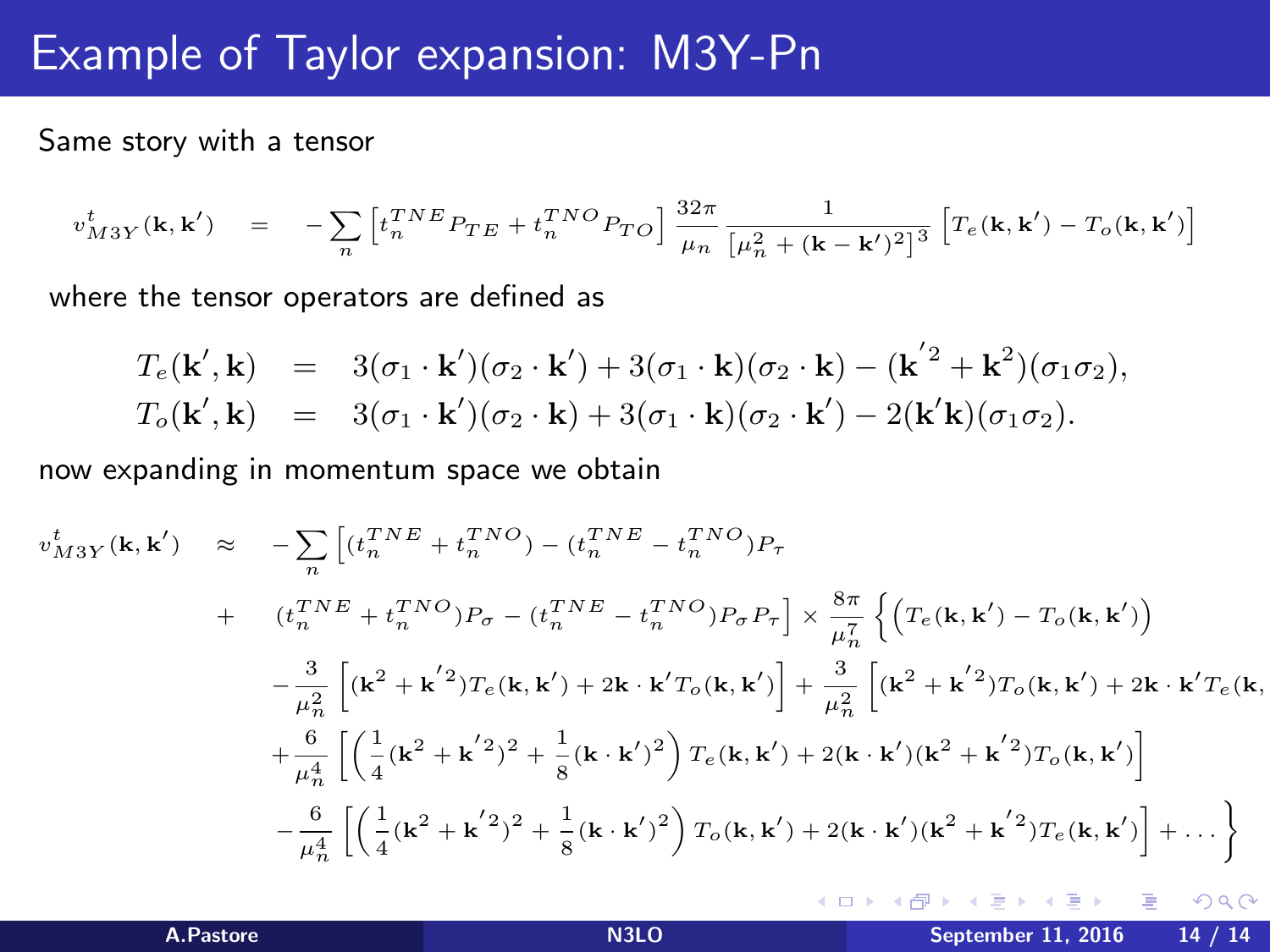## Example of Taylor expansion: M3Y-Pn

We can make a Taylor expansion of a finite range interaction

$$
v_{M3Y}^c(\mathbf{k}, \mathbf{k}') = \sum_{n=1}^3 \left[ t_n^{(SE)} P_{SE} + t_n^{(TE)} P_{TE} + t_n^{(SO)} P_{SO} + t_n^{(TO)} P_{TO} \right] \frac{1}{\mu_n (\mathbf{k} - \mathbf{k}')^2 + \mu_n^3}
$$

now applying exactly the idea of Skyrme we have

$$
v_{M3Y}^{c}(\mathbf{k}, \mathbf{k'}) \approx \sum_{n=1}^{3} \frac{C_n}{\mu_n^3} - \frac{C_n}{\mu_n^5} [\mathbf{k'}^2 + \mathbf{k}^2 + 2\mathbf{k'} \cdot \mathbf{k}] + \frac{C_n}{\mu_n^7} [(\mathbf{k}^2 + \mathbf{k'}^2)^2 + 4(\mathbf{k'} \cdot \mathbf{k})^2 - 4(\mathbf{k'} \cdot \mathbf{k})(\mathbf{k}^2 + \mathbf{k'}^2)] - \frac{C_n}{\mu_n^9} \left\{ (\mathbf{k'}^2 + \mathbf{k}^2) \left[ (\mathbf{k'}^2 + \mathbf{k}^2)^2 + 12(\mathbf{k'} \cdot \mathbf{k})^2 \right] - 2(\mathbf{k'} \cdot \mathbf{k}) \left[ 3(\mathbf{k'}^2 + \mathbf{k}^2)^2 + 4(\mathbf{k'} \cdot \mathbf{k})^2 \right] + \dots
$$

where we have used

$$
4C_n = (t_n^{(SE)} + t_n^{(SO)} + t_n^{(TE)} + t_n^{(TO)}) + (t_n^{(SE)} - t_n^{(SO)} - t_n^{(TE)} + t_n^{(TO)})P_\tau + (-t_n^{(SE)} - t_n^{(SO)} + t_n^{(TE)} + t_n^{(TO)})P_\sigma + (-t_n^{(SE)} + t_n^{(SO)} - t_n^{(TE)} + t_n^{(TO)})P_\sigma P_\tau
$$

4 0 3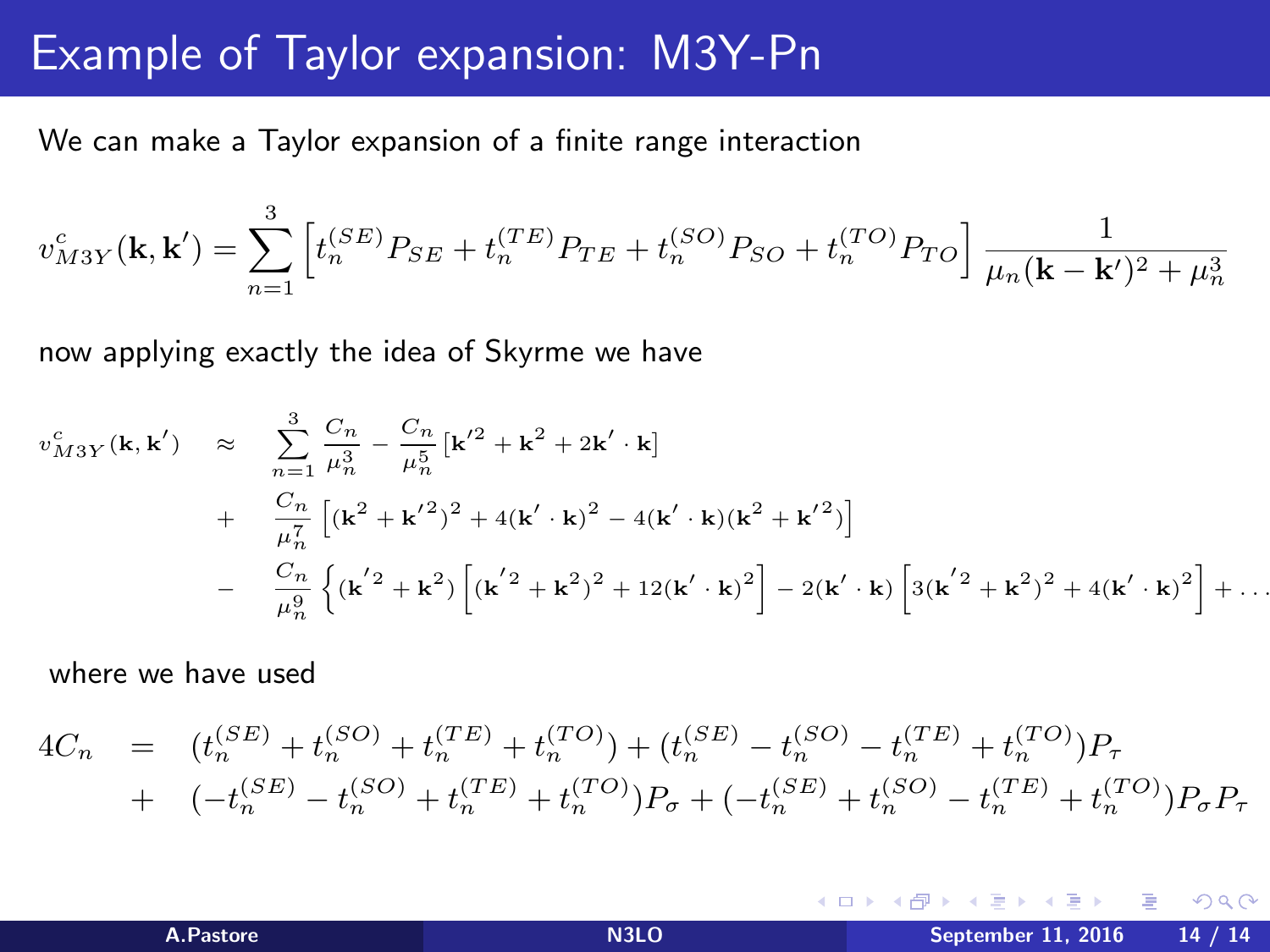# Test N3LO in infinite matter

### Fitting protocol of LYVA1 (6th order gradient)

- EoS of PNM based on BBG results
- $\bullet$  Spin (S)/ Isospin(T) decomposition of the EoS BBG

[D. Davesne, A. Pastore and J. Navarro, Astronomy and Astrophysics, 585, A83 (2015)]



€⊡